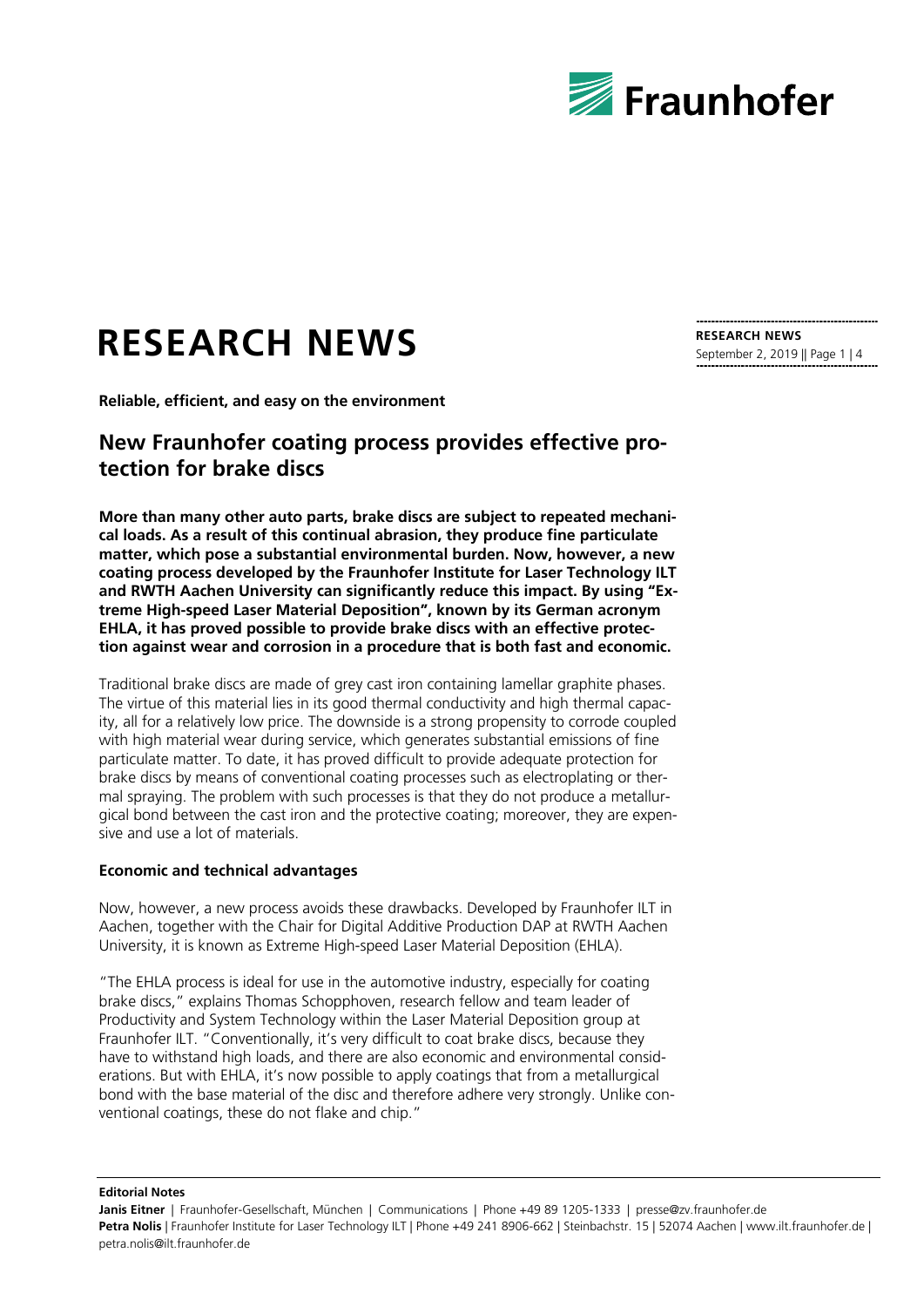

#### **Advance on conventional processes**

Coatings produced with conventional processes have pores and cracks. With the EHLA process, the coating remains intact and therefore provides longer and more effective protection for the component. This increases service life and prevents early failure as a result of damage to the surface of the brake disc. Moreover, the process is suitable for a wide range of materials. Therefore, it is possible to select an environmentally friendly coating for each specific application.

The EHLA process is a new process variant on the well-known laser material deposition, which has proved highly successful in areas such as the repair of turbine blades. EHLA does, however, have a number of decisive advantages.

## **High process speed reduces heat input**

With the EHLA process, the powder particles of the coating material are melted directly in the laser beam, rather than in a melt pool on the surface of the component. Since the melt pool now is fed by liquid drops of material rather than solid particles of powder, the coating process is much faster, rising from the 0.5–2 meters per minute with conventional laser material deposition to as much as 500 meters per minute.

This also substantially reduces the exposure to heat of the material being coated. Unlike conventional laser material deposition, where the heat affected zone can have a depth of one or more millimeters, thermal exposure with the EHLA process remains in the micrometer range. This enables the use of entirely new material combinations such as coatings for aluminum or  $-$  as with the brake discs  $-$  cast-iron alloys.

The low heat input prevents the carbon to dissolve from the brake disc into the melt, otherwise resulting in brittle phases, pores, joining defects and cracks in the coating and bonding zone. In other words, it is now possible for the first time ever to provide brake discs made of gray cast iron with an effective coating that is firmly bonded with the base material.

#### **Reliable and resource-efficient process delivering high quality**

With laser material deposition, the coating produced is usually at least half a millimeter in thickness. This consumes a lot of material and also makes finishing substantially more complicated. By contrast, the EHLA process produces very thin layers of between 25 and 250 micrometers. As a result, the coating is both purer and smoother, with roughness reduced to around one-tenth of its previous value.

Moreover, the EHLA process uses as much as 90 percent of the fed powder material. It is therefore extremely resource-efficient and more economic. The basic requirements for the use in an industrial, mass-production setting are at reach.

# **RESEARCH NEWS**

September 2, 2019 || Page 2 | 4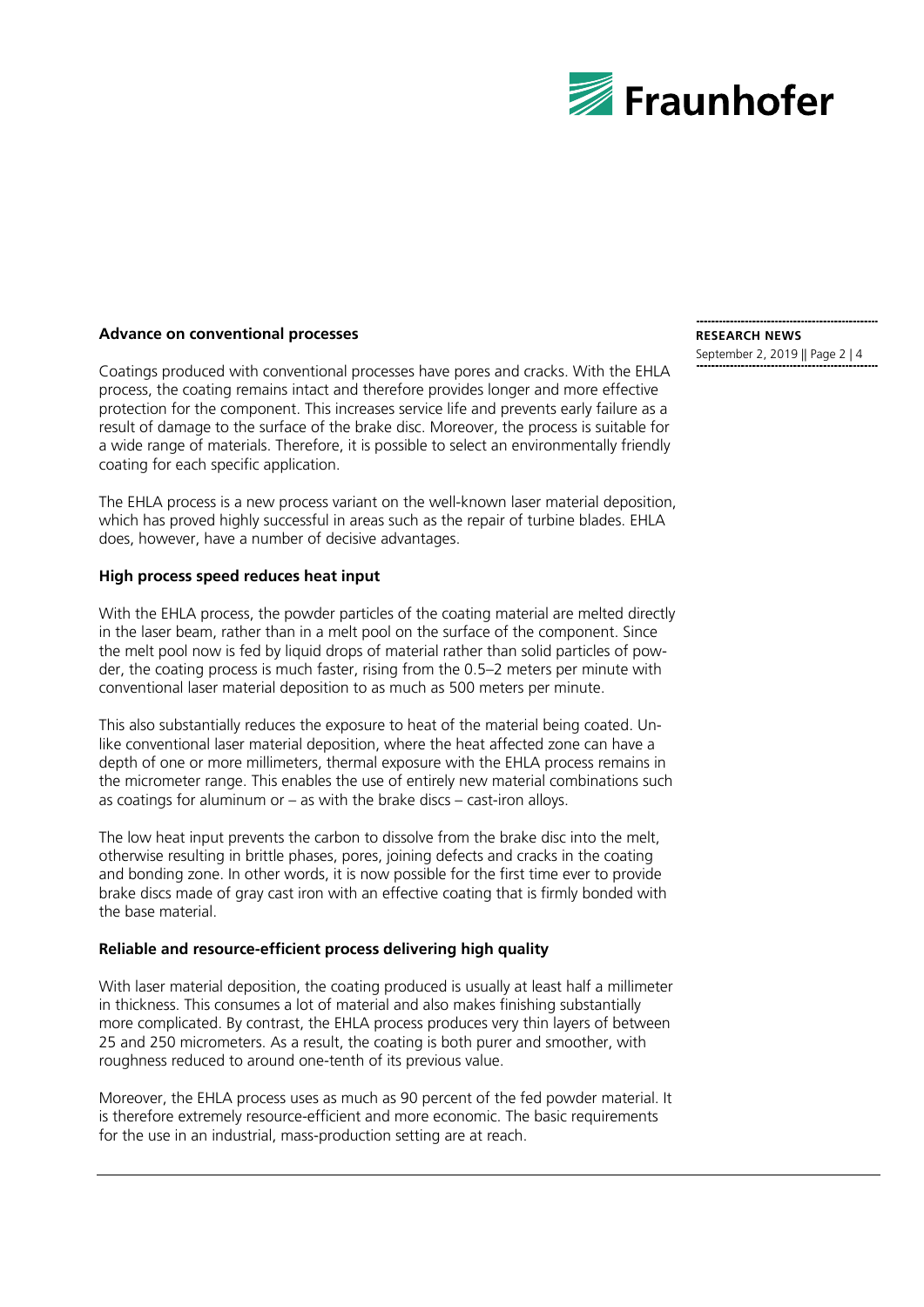

Indeed, industrial application could soon be a reality. Initial investigations have demonstrated that the EHLA process is capable of reliably producing coatings – with different material combinations – for conventional brake discs made of gray cast iron. A system that is ready for use in mass production, including a modified grinding process for finishing the components, is currently under construction at the Aachen-based company HPL Technologies.

## **Multiple awards for EHLA**

Meanwhile, the virtues of this new process have persuaded the juries from a total of three different prizes for innovation: the Joseph von Fraunhofer Prize in 2017; the Berthold Leibinger Innovationspreis in 2018; and, in the same year, second place in the Stahl-Innovationspreis, in the category "Steel in Research and Development," as an environmentally friendly laser-based alternative to chrome (VI) coatings.

#### **Fraunhofer at the IAA 2019**

Details on the EHLA process and other current trends from research and development will be presented, from September 10–13, at the joint Fraunhofer booth (C12, in Hall 4.1) at this year's IAA international motor show in Frankfurt.



**Picture 1: Coating a brake disc with the EHLA process.**

**© Fraunhofer ILT, Aachen, Germany / Volker Lannert.** **RESEARCH NEWS** September 2, 2019 || Page 3 | 4